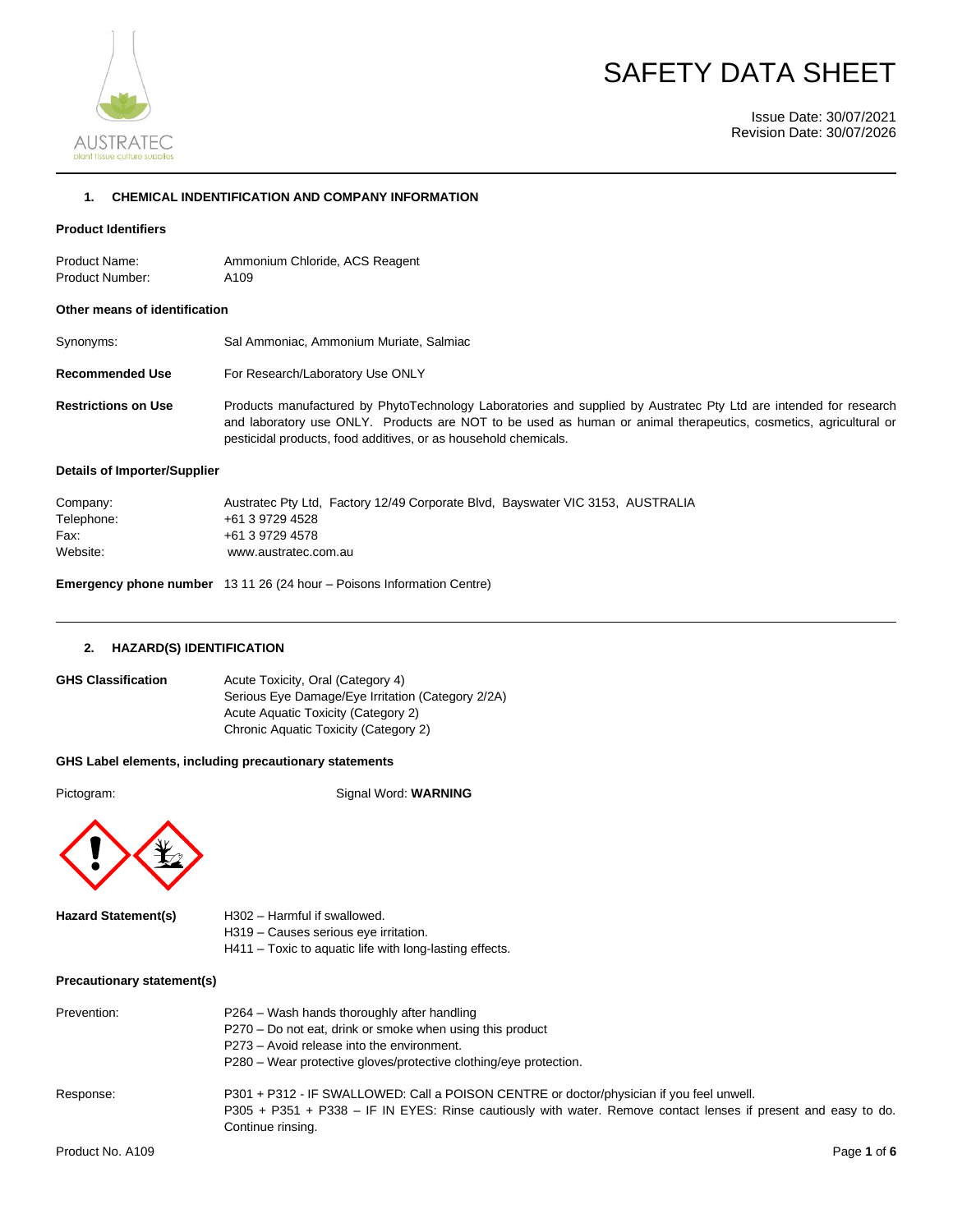|           | P330 - Rinse mouth.<br>P337 + P313 - If eye irritation persists: Get medical advice/attention.<br>P391 - Collect spillage |  |  |
|-----------|---------------------------------------------------------------------------------------------------------------------------|--|--|
| Storage:  | None                                                                                                                      |  |  |
| Disposal: | P501 - Dispose of contents/container to an approved chemical waste disposal plant.                                        |  |  |
|           |                                                                                                                           |  |  |

# **3. COMPOSITION AND INFORMATION ON INGREDIENTS**

| CAS Number:<br>Formula: | 12125-02-9<br>$NH_4Cl$ |                   |            | EC Number:<br>Molecular Weight: | 235-186-4   |
|-------------------------|------------------------|-------------------|------------|---------------------------------|-------------|
|                         |                        |                   |            |                                 | 53.49 g/mol |
| INGREDIENT              |                        | <b>CAS NUMBER</b> | PERCENTAGE | HAZARDOUS                       |             |
| Ammonium Chloride       |                        | 12125-02-9        | >99%       | ACGHTLV: 10ma/m <sup>3</sup>    |             |

#### **4. FIRST AID MEASURES**

#### **Description of first aid measures**

| General advice: | Consult a doctor/physician. Show this safety data sheet to the doctor in attendance. |  |  |  |
|-----------------|--------------------------------------------------------------------------------------|--|--|--|
|-----------------|--------------------------------------------------------------------------------------|--|--|--|

- Ingestion: MAY CAUSE IRRITATION IF SWALLOWED. If swallowed, wash mouth out with water. Never give anything by mouth to an unconscious person. Seek medical attention.
- Inhalation: MAY CAUSE IRRITATION TO RESPIRATORY TRACT. Safely remove person to fresh air. If not breathing, begin cardiopulmonary resuscitation (CPR). If breathing is difficult, ensure clear airway and give oxygen. Seek medical attention.
- Eye contact: DIRECT CONTACT MAY CAUSE IRRITATION, REDNESS, TEARING, OR BLURRED VISION. Flush eye out immediately with water for at least 15 minutes. Eyelids should be held away from the eyeball to ensure thorough rinsing. Seek medical attention if irritation persists.
- Skin contact: MAY CAUSE IRRITATION, REDDENING, ITCHING OR INFLAMATION. Wash area thoroughly with soap and water. Remove and wash contaminated clothing. Seek medical attention.

#### **Most important symptoms and effects, both acute and delayed**

See section 2 and/or section 11

#### **Recommendation for immediate medical attention and special treatment needed**

No data available

## **5. FIRE FIGHTING MEASURES**

| Suitable extinguishing media                                    | Water spray, carbon dioxide, dry chemical powder, or appropriate foam. Use extinguishing media<br>suitable for surrounding fire.                                                        |
|-----------------------------------------------------------------|-----------------------------------------------------------------------------------------------------------------------------------------------------------------------------------------|
| Specific hazards arising from the chemical                      |                                                                                                                                                                                         |
| Hazardous combustion products:                                  | May emit toxic fumes under fire conditions.                                                                                                                                             |
| Toxic gases produced:                                           | Ammonia, hydrogen chloride gas.                                                                                                                                                         |
| Special protective equipment and<br>precaution for firefighters | In the event of fire, wear full protective clothing and NIOSH (US) or EN145 (EU) approved self<br>contained breathing apparatus. Evacuate the area and fight fire from a safe distance. |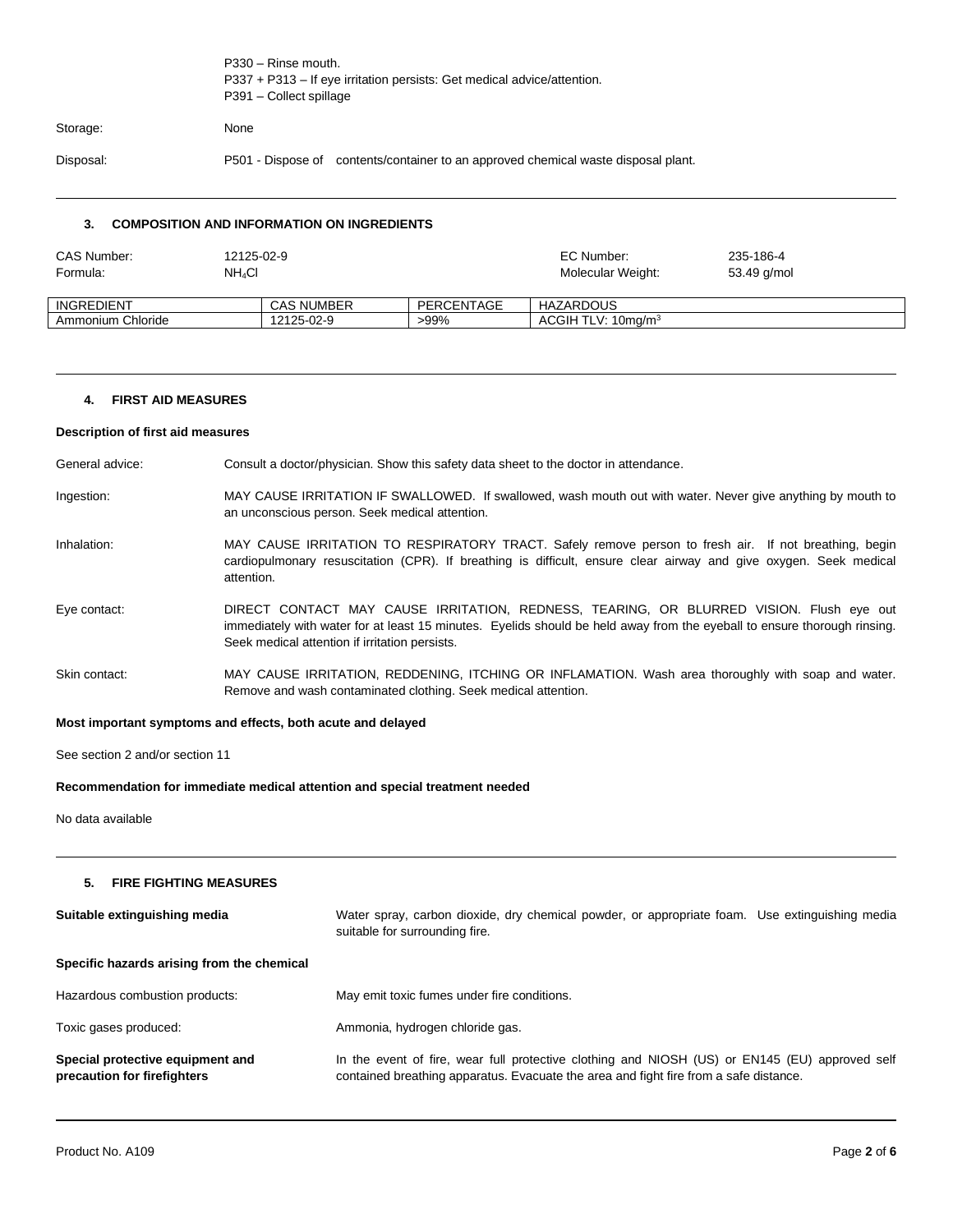## **6. ACCIDENTAL RELEASE MEASURES**

| Personal precautions, protective<br>equipment and emergency procedures | Use personal protection equipment (PPE) recommended in Section 8. Avoid dust formation. Avoid<br>breathing vapors, mist or gas. Ensure adequate ventilation especially in confined areas. Evacuate<br>personnel to safe areas. Avoid breathing dust. |
|------------------------------------------------------------------------|------------------------------------------------------------------------------------------------------------------------------------------------------------------------------------------------------------------------------------------------------|
| <b>Environmental precautions</b>                                       | Prevent further leakage or spillage if safe to do so. Do not let product enter drains.                                                                                                                                                               |
| Methods and materials for containment<br>and cleanup                   | Wear suitable protective clothing. Avoid dust formation. Carefully sweep up and remove. Place<br>in a dry container and cover. Remove from area for safe disposal (see section 13). Flush spill area<br>with water. Do not let product enter drain.  |
| <b>HANDLING AND STORAGE</b><br>7.                                      |                                                                                                                                                                                                                                                      |
| <b>Precautions for safe handling</b>                                   | Avoid contact with skin and eyes. Avoid dust formation and aerosols. Avoid incompatible substances.<br>Provide appropriate exhaust ventilation where dust is formed. Wash thoroughly after use.                                                      |
| <b>Conditions for safe storage</b>                                     | Keep in a tightly closed container and store in a cool, dry and well ventilated area. Product is<br>hydroscopic, protect from moisture.                                                                                                              |
| <b>Recommended Storage Temperature</b>                                 | Room Temperature.                                                                                                                                                                                                                                    |
| Incompatibilities                                                      | Strong acids, strong bases, strong oxidizing agents.                                                                                                                                                                                                 |

# **8. EXPOSURE CONTROLS AND PERSONAL PROTECTION**

## **Exposure control measures**

| Australian Exposure Standards (TWA;STEL):   | 10 mg/m <sup>3</sup> ;20 mg/m <sup>3</sup>                                                                                                                               |
|---------------------------------------------|--------------------------------------------------------------------------------------------------------------------------------------------------------------------------|
| OSHA's permissable exposure limits (PEL's): | No data available                                                                                                                                                        |
| ACGIH threshold limit values (TLV's):       | 10 mg/m $3$                                                                                                                                                              |
| <b>Engineering controls</b>                 | Handle in accordance to general industrial hygiene and chemical safety practice.                                                                                         |
| Personal protective equipment (PPE)         |                                                                                                                                                                          |
| Eye Face Protection:                        | Chemical safety shield, glasses or goggles approved under NIOSH (US) or EN166 (EU). Have eye<br>washing facilities readily available where eye contact can occur.        |
| <b>Skin Protection:</b>                     | Suitable protective gloves.                                                                                                                                              |
| <b>Body Protection:</b>                     | Lab coat or protective chemical suit. Protective equipment must be selected in accordance to the<br>amount of dangerous substance within the specific workplace.         |
| <b>Respiratory Protection:</b>              | Use an appropriate dust mask. Use N95 (US) or type P1 (EN143) dust mask where dust level is a<br>nuisance. Appropriate respirator approved under NIOSH (US) or CEN (EU). |

# **9. PHYSICAL AND CHEMICAL PROPERTIES**

| Appearance             | White crystalline powder |
|------------------------|--------------------------|
| Odour                  | Odorless                 |
| <b>Odour threshold</b> | No data available        |
| рH                     | No data available        |
| <b>Melting point</b>   | 338°C (sublimes)         |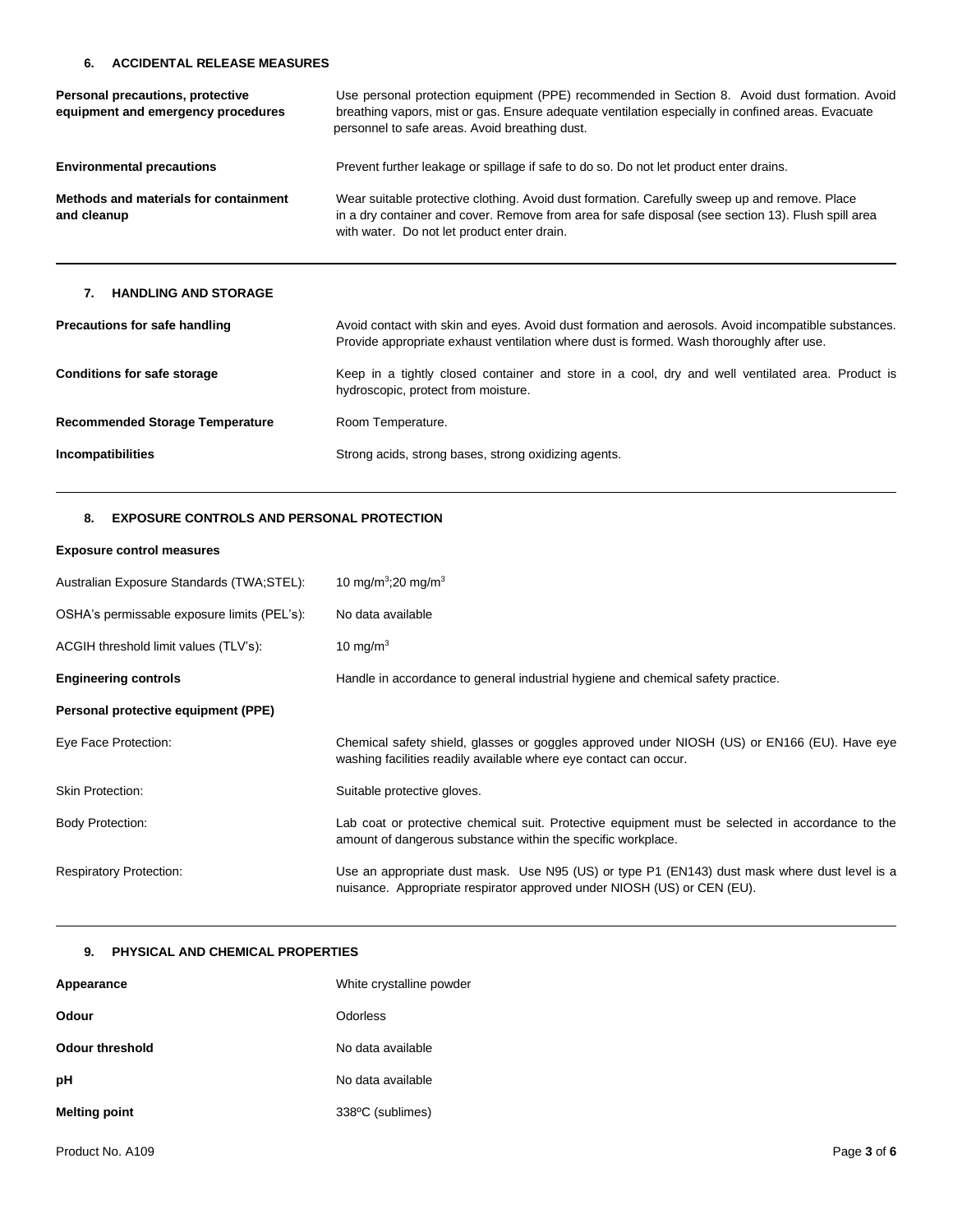| Initial boiling point/boiling range     | No data available             |
|-----------------------------------------|-------------------------------|
| Flash point (closed cup)                | No data available             |
| <b>Evaporation rate</b>                 | No data available             |
| Flammability (solid, gas)               | No data available             |
| Flammable limits (upper %)              | No data available             |
| Flammable limits (lower %)              | No data available             |
| Vapour pressure                         | 1.3 hPa (1.0 mmHg) at 160.4°C |
|                                         |                               |
| Vapour density                          | No data available             |
| <b>Relative density</b>                 | 1.53 $q/cm3$                  |
| <b>Solubility</b>                       | Soluble in water              |
| Partition coefficient (n-octanol/water) | No data available             |
| Auto-ignition temperature               | No data available             |
| <b>Decomposition temperature</b>        | No data available             |

| <b>10. STABILITY AND REACTIVITY</b> |                                                                                                   |
|-------------------------------------|---------------------------------------------------------------------------------------------------|
| Reactivity                          | No data available.                                                                                |
| <b>Chemical stability</b>           | Stable under normal conditions of use and recommended storage conditions. Product is hydroscopic. |
| Possibility of hazardous reactions  | No data available                                                                                 |
| <b>Conditions to avoid</b>          | Moist air, excessive heat.                                                                        |
| Incompatible materials              | Strong acids, strong bases, strong oxidizing agents.                                              |
| Hazardous decomposition products    | Ammonia, hydrogen chloride gas.                                                                   |

# **11. TOXICOLOGICAL INFORMATION**

| <b>Acute toxicity</b>             | $LD_{50}$ (Oral, Rat)(mg/Kg):<br>$LD_{50}$ (IP, Mouse)(mg/Kg):<br>$LD_{50}$ (IM, Rat)(mg/Kg): | 1650<br>1439<br>30                 |
|-----------------------------------|-----------------------------------------------------------------------------------------------|------------------------------------|
| <b>Skin corrosion/irritation</b>  | No data available                                                                             |                                    |
| Serious eye damage/irritation     | No data available                                                                             |                                    |
| Respiratory or skin sensitisation | No data available                                                                             |                                    |
| Germ cell mutagenicity            | No data available                                                                             |                                    |
| Carcinogenicity                   | NTP:<br>IARC:<br>Z List:<br>OSHA Req:                                                         | <b>No</b><br><b>No</b><br>No<br>No |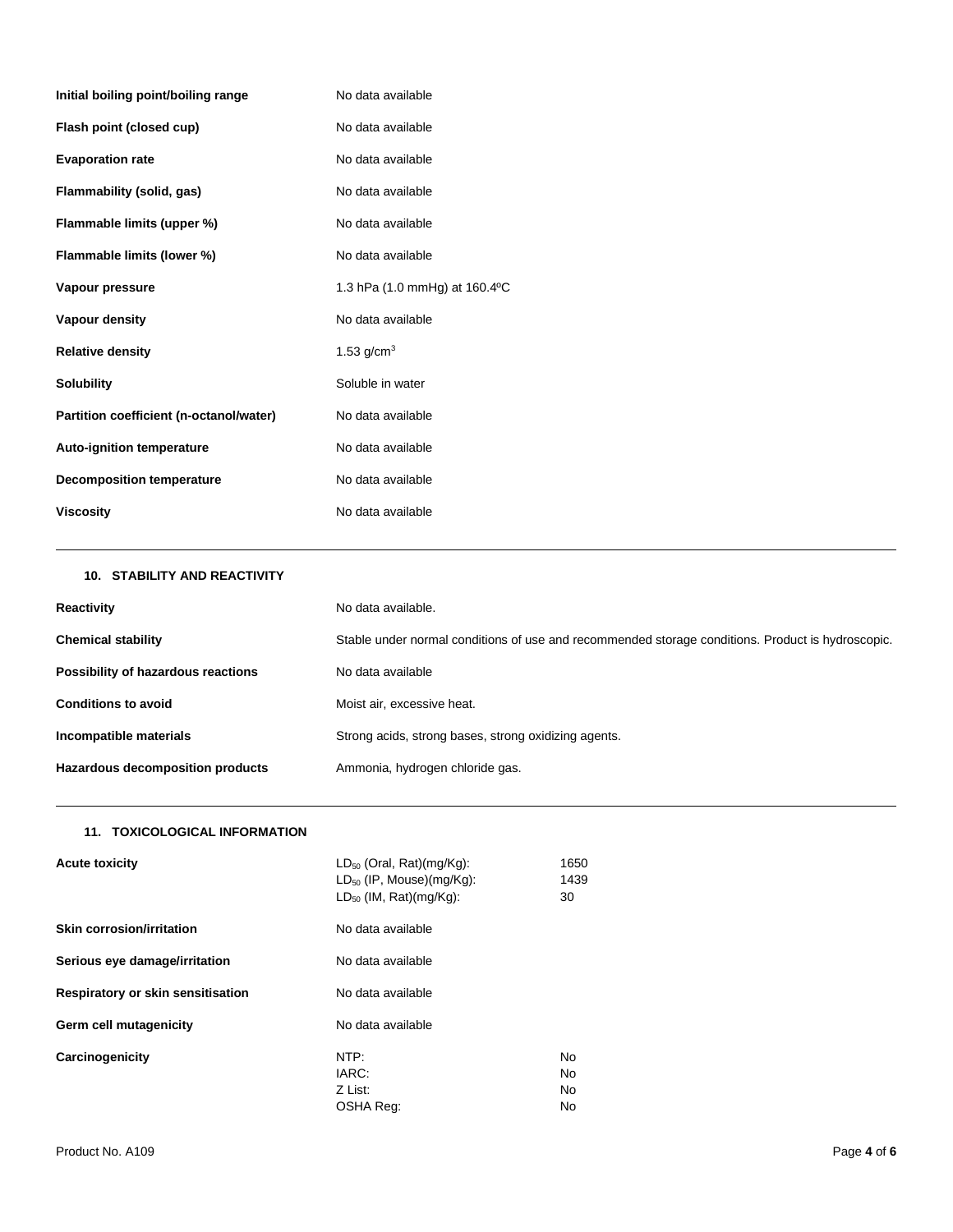| <b>Reproductive toxicity</b>              | No data available                                                        |                                        |
|-------------------------------------------|--------------------------------------------------------------------------|----------------------------------------|
| Specific target organ toxicity (STOT)     | Single Exposure:<br>Repeated Exposure:                                   | No data available<br>No data available |
| <b>Aspiration hazard</b>                  | No data available                                                        |                                        |
| <b>Target organs</b>                      | Respiratory tract, skin and eyes.                                        |                                        |
| Medical conditions aggravated by exposure | No data available                                                        |                                        |
| <b>Routes of entry</b>                    | Ingestion, inhalation, mouth, skin and eyes.                             |                                        |
| Symptoms associated with overexposure     | Irritation, itching, coughing, nausea, pulmonary sensitization, dyspnea. |                                        |
| <b>NIOSH/RTECS No.</b>                    | BP4550000.                                                               |                                        |

**The toxicological properties of this product have not been thoroughly investigated.**

| <b>12. ECOLOGICAL INFORMATION</b>    |                                                                                                                                           |  |  |
|--------------------------------------|-------------------------------------------------------------------------------------------------------------------------------------------|--|--|
| <b>Ecotoxicity</b>                   | Toxicity to fish.<br>LC50 - Cyprinus carpio (Carp) - 209.0 mg/L - 96 hr<br>LC50 - Oncorhynchus mykiss (rainbow trout) - 3.98 mg/L - 96 hr |  |  |
| <b>Persistence and degradability</b> | No data available                                                                                                                         |  |  |
| <b>Bioaccumulative potential</b>     | No data available                                                                                                                         |  |  |
| <b>Mobility in soil</b>              | No data available                                                                                                                         |  |  |
| Other adverse effects                | No data available                                                                                                                         |  |  |
| 13. DISPOSAL CONSIDERATIONS          |                                                                                                                                           |  |  |
| <b>Disposal procedure</b>            | Dispose in accordance with all applicable government, state, and environmental chemical safety<br>practices.                              |  |  |
| EPA hazardous waste number           | No data available.                                                                                                                        |  |  |
| <b>14. TRANSPORT INFORMATION</b>     |                                                                                                                                           |  |  |
| <b>UN number</b>                     | ADG:<br>Non-Dangerous Goods<br>IMDG:<br>Non-Dangerous Goods<br>IATA:<br>Non-Dangerous Goods                                               |  |  |
| Proper shipping/technical name       | Non-Dangerous Goods                                                                                                                       |  |  |
| <b>Hazard Class</b>                  | No data available                                                                                                                         |  |  |
| Packing group                        | No data available                                                                                                                         |  |  |
| <b>Environmental hazards</b>         | No data available                                                                                                                         |  |  |
| <b>Special precautions</b>           | No data available                                                                                                                         |  |  |
| <b>Hazchem</b>                       | Non-Dangerous Goods                                                                                                                       |  |  |